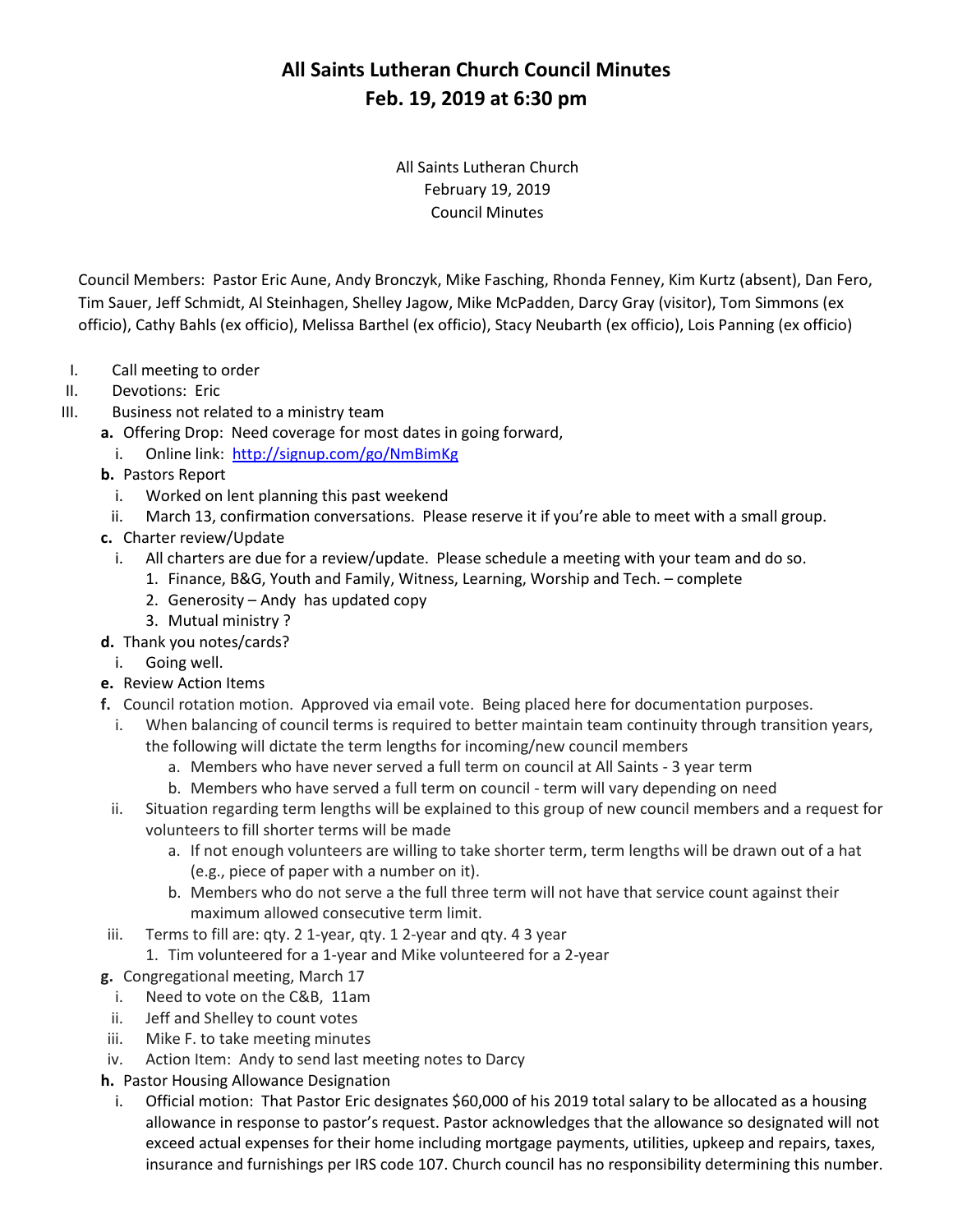- 1. Motion for adoption by Tim,  $2^{nd}$  by Shelley, voted and approved
- **i.** Discussion regarding proposal of two (free) activity per year committee request. This is to provide opportunities for fellowship outside of Sunday morning, run by each committee.
	- i. **Action Item**: Ministry teams to brainstorm three activities and propose them at next month's council meeting. Examples include potlucks, yard games, volunteering activities, math tutoring, bike outings. Something simple is just fine.
- IV. Motion/Discussion/Vote to approve minutes from last meeting: Completed electronically
- V. Treasurer's Report
	- a. Review of graphic annual summary provided by Jeff and ASL Income Definitions.xls for the year
	- b. Januaryreports motion to approve by Shelley, 2<sup>nd</sup> by Tim. Discussion. Voted and approved
	- c. November reports to be reviewed at January meeting. motion to approve by Mike F.,  $2^{nd}$  by Dan. Discussion. Voted and approved
- VI. Ministry Team Updates –

#### **a. Youth and Family –**

- i. Ice Fishing event is set for March 10th from 1-4pm. Location TBD. Being led by Mike Swanson and Brian Street
	- 1. Light snacks will be provided.
- ii. Sunday, April 28th, 1:30-3:30pm will be our ice skating event at Waconia Ice Arena. Cost is \$300 and this includes skates and skating walkers for those who may need assistance skating. Rhonda will provide a sign up sheet mid-March. Y&F team will determine what snacks/beverages will be provided.
- iii. Darcy and Jeff should have our budget as that was sent to them a couple weeks ago.

#### b. **Learning Team** –

- i. Summary of meeting with Sunday school teachers regarding ways to maintain good attendance.
	- 1. SS swoon is still happening. Last couple of Sundays have been good.
- ii. New youth position update
	- 1. Synod recommends considering a full-time spot or an associate pastor
	- 2. Original team will regroup and possibly include a few senior high parents
		- a. Team met Feb. 11. One more meeting via email and hope to post in March (synod, college, camps…)
		- b. If we get someone interested right away, we'll interview, but need to wait until new fiscal year before any offer can be made to get a better understanding of our financial situation
			- i. No offer can be made until after June 3 congregational meeting as that is when the new budget will be approved by the congregation.
		- c. Team to think about possibly adding a financial goal to the messaging for the annual campaign.

#### **c. Building and Grounds**

- i. Creating an annual checklist of mandatory maintenance no update
- ii. Working weekend update? no date at this time.
- iii. Cross is hung
- iv. Parament cabinet storage discussion
	- 1. Got a quote for this. Need to requote as there are a few changes to make
	- 2. Motion: To execute the parament, security door and shelving project for a cost of up to \$7,500 coming from the building fund. First, Mike, 2<sup>nd</sup> Eric. Voted and approved.
- v. Review of budget request form
	- 1. Which expenses come from which account?
		- a. Finance will discuss at march meeting. General agreement at the meeting was that:
			- i. Consumable expenses come from MM Fund
		- ii. Fixed/insurable expenses comes from Building Fund

#### **d. Finance** –

- i. Meeting March 12 to
	- 1. Review preliminary budget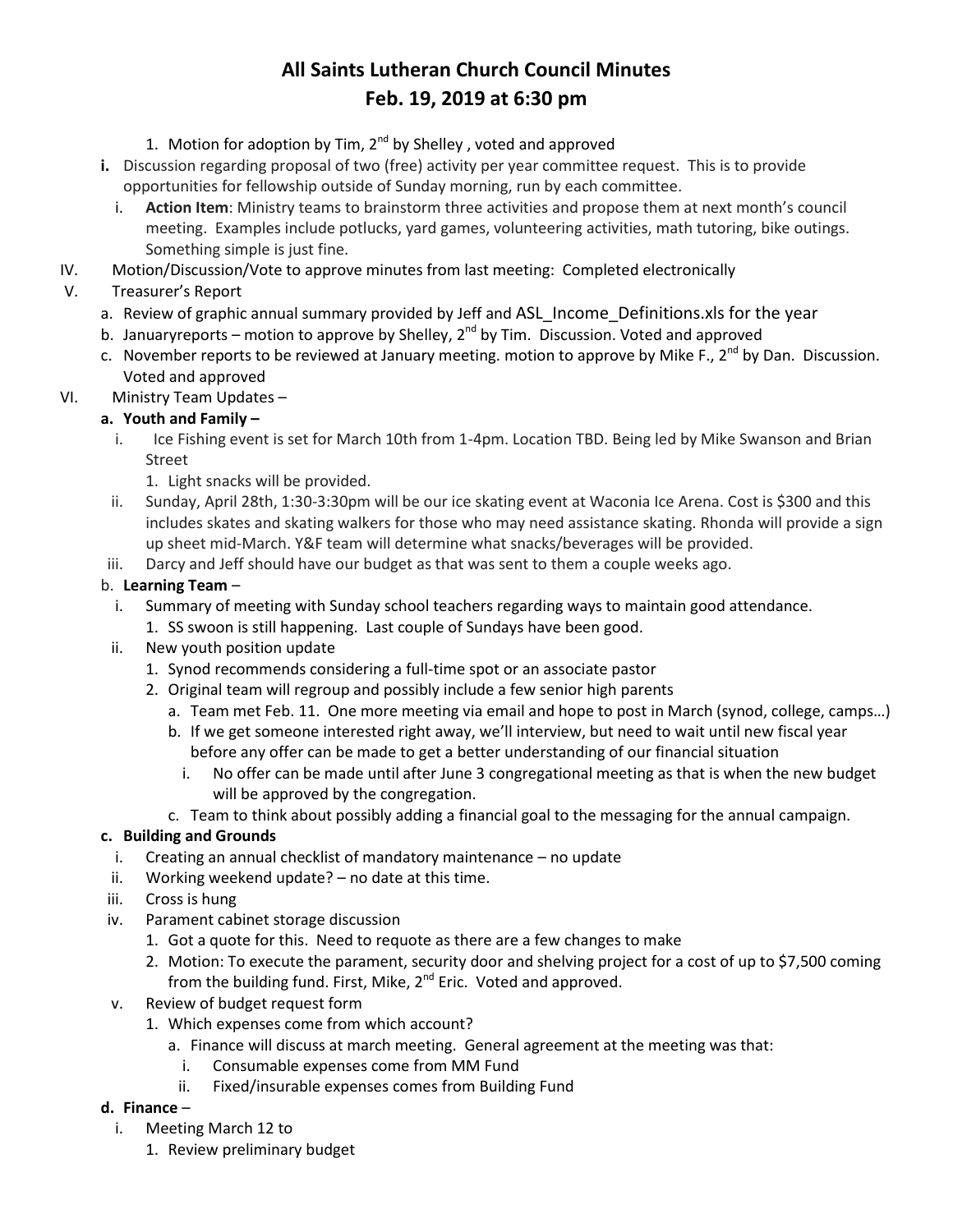2. Discuss action plan for if savings hits zero so we can share with council

#### *f.* **Generosity and Gratitude**

- i. 2019 budget to be sent to Jeff/Darcy
	- 1. Drafted
- ii. New electronic giving cards update? –Hope to have them soon.
- 1. Working on other cards for visitors to put in the offering plate
- iii. Campaign plans
	- 1. Schedule
		- a. Picking up cards this Sunday, due the following week
	- 2. Messaging/strategy
		- a. Using the "why give" messaging. Will probably continue year round
		- b. Will include information about the new position
- iv. Plans for electronic giving? Darcy helping sign people up. Mike to talk before services advertising
	- 1. Will do when we put the cards out
- v. Charter status Sent to Andy. Need to send out for council review.

#### **g. Witness Ministry Team** – no update

i. 2019 budget sent to Jeff/Darcy?

#### **h. Worship and Tech Ministry Team** –

- i. 2019 budget sent to Jeff/Darcy
	- 1. Need to discuss with the team
- ii. Power Point license purchased and installed?
	- 1. Yes, it was donated. Originally planned to purchase the SW.

#### **i. Mutual/Personnel Ministry Team** –

- i. Employee handbook Team has met multiple times and would like council to adopt it. Entire team agrees to content.
- ii. Action Item: Mike to send out to entire council. Council to read/review it. The intention is just to understand. We won't be changing it. Ideas can be sent to Mike F. for future revisions.
	- 1. Motion for March: To adopt the employee handbook for All Saints. This document will supersede all previous documents which contain redundant information. The external references within this document are still in effect (e.g., call letter).
		- a. motion to approve by x,  $2^{nd}$  by y. Discussion. Voted and approved
- VII. Adjourn Meeting with Lord's Prayer
	- a. Motion by Mike,  $2^{nd}$  by Al
- VIII. Next Meeting: March. 19, 6:30 pm– All Saints Lutheran

### **Carry Over Action Items Needing Closure**

| Responsible              | <b>Action Item</b>                                                                     | Due Date              |
|--------------------------|----------------------------------------------------------------------------------------|-----------------------|
| All                      | Continue to think about new ways to engage new members to increase their stewardship   | On-going              |
| Worship                  | Work together to organize strategic planning in March.Analysis of survey results to be | May Council           |
| team/Eric                | included in this effort.                                                               | Meeting               |
| Worship/                 | Brainstorm on new ideas for incorporating new church members                           | On-going              |
| Witness                  |                                                                                        |                       |
| Mutual                   | Review charters with respective teams and bring updated document to council meeting    | <b>August Council</b> |
| Ministry                 | for review/approval.                                                                   | Meeting               |
| <b>B&amp;G</b> and Darcy | Create a key policy. Includes what to do for people without a key. Present to council. | Feb. Meeting          |
| Gratitude and            | Create a schedule for the mini-ministry fair and present at January meeting.           | <b>March 2019</b>     |
| Generosity               |                                                                                        |                       |
| Technology               | Figure how where we could put video recordings if we start doing them                  |                       |